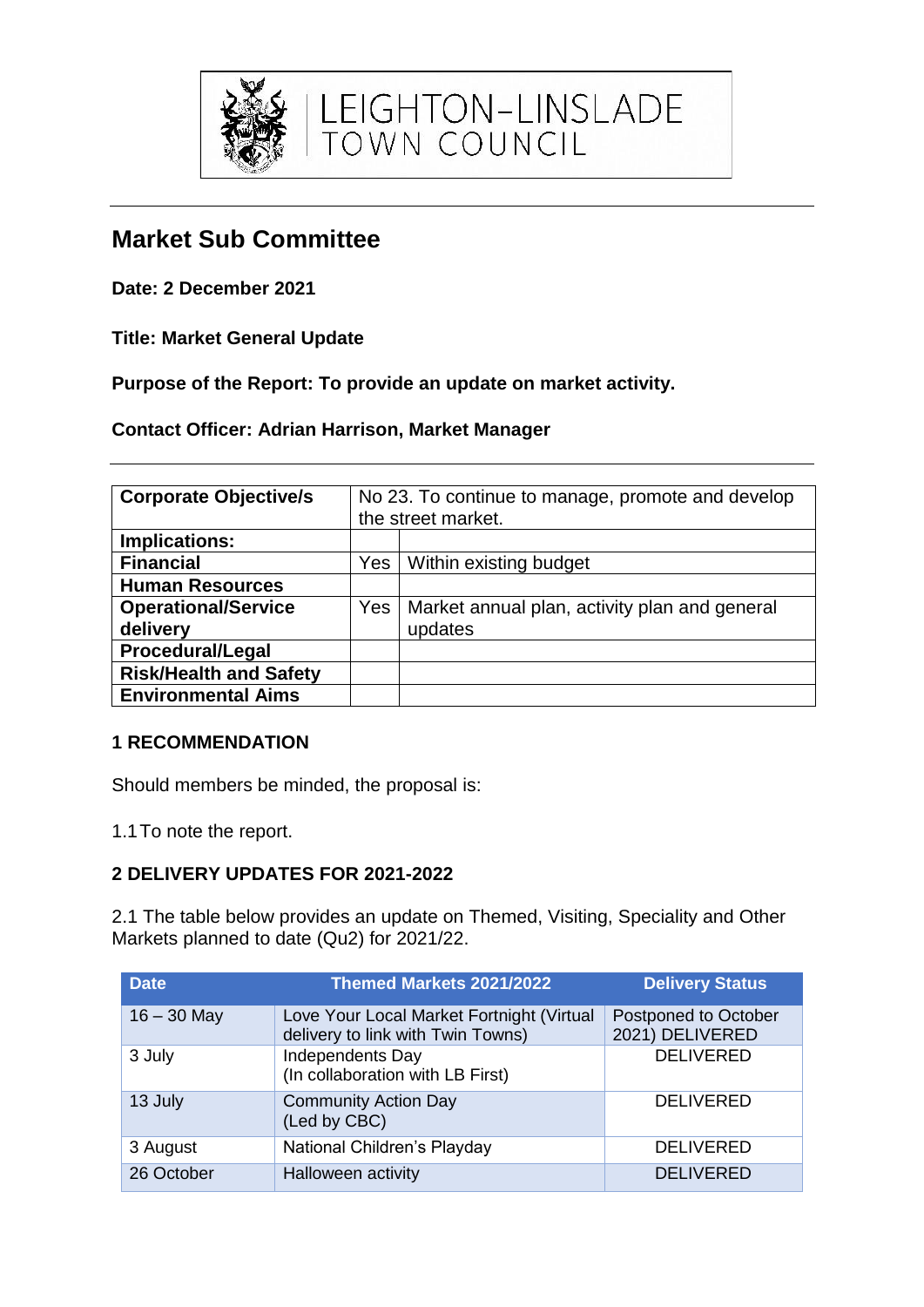| 4 December                                                            | <b>Small Business Saturday</b>           |                                                                                                 |
|-----------------------------------------------------------------------|------------------------------------------|-------------------------------------------------------------------------------------------------|
| <b>Date</b>                                                           | <b>Visiting Markets 2021/2022</b>        | <b>Delivery Status</b>                                                                          |
| 30 April, 28 May,<br>27 June, 25 July,<br>29 August, 19<br>September, | <b>Street Food Heroes - Sundays</b>      | April, May, June dates<br>postponed due to Covid<br>restrictions. July, Aug,<br>Sept, DELIVERED |
| 12 September,                                                         | Vegan Market - Sunday                    | <b>DELIVERED</b>                                                                                |
| TBC                                                                   | <b>France at Home Market</b>             | Cancelled due to Covid<br>travel restriction. Now<br>Spring 2022 TBC                            |
| 12 December                                                           | Vegan Market - Sunday                    |                                                                                                 |
| <b>Date</b>                                                           | <b>Speciality &amp; Other</b>            | <b>Delivery Status</b>                                                                          |
| Held 3 <sup>rd</sup> Thurs of<br>every month                          | Thursday eXtra Market                    | No longer held as all<br>traders have returned                                                  |
| 26 - 28 Nov                                                           | Christmas Festival Weekend               |                                                                                                 |
| 5 December                                                            | <b>Christmas Charity Market - Sunday</b> |                                                                                                 |

2.2 The table below presents the pitch usage figures for Qu.2, 2021/2022

| <b>Qu. 1</b> | <b>Pitches</b><br><b>Used</b> | <b>Qu. 2</b>  | <b>Pitches</b><br><b>Used</b> | Qu.3 | <b>Pitches</b><br><b>Used</b> | Qu <sub>4</sub> | <b>Pitches</b><br><b>Used</b> |
|--------------|-------------------------------|---------------|-------------------------------|------|-------------------------------|-----------------|-------------------------------|
| Apr-21       | 298                           | <b>Jul-21</b> | 414                           |      |                               |                 |                               |
| May-<br>21   | 404                           | <b>Aug-21</b> | 406                           |      |                               |                 |                               |
| $Jun-21$     | 399                           | Sept-21       | 375                           |      |                               |                 |                               |

Note: Sept-21 pitch figures are lower than previous months due to a combination of trader holidays/sickness and bad weather.

2.3 Market trader recruitment updates.

The table below presents the traders joined & left figures for Qu.2, 2021/22.

| <b>Trader type</b>               | <b>Qu. 1</b><br><b>Joined</b> | Qu.1<br><b>Left</b>          | Qu.2<br><b>Joined</b> | Qu.2<br><b>Left</b>      | Qu.3<br><b>Joined</b> | Qu.3<br><b>Left</b> | Qu <sub>4</sub><br><b>Joined</b> | Qu <sub>4</sub><br>Left |
|----------------------------------|-------------------------------|------------------------------|-----------------------|--------------------------|-----------------------|---------------------|----------------------------------|-------------------------|
| Permanent                        | 28                            | $\mathbf 0$                  | $7*$                  | $\bf{0}$                 |                       |                     |                                  |                         |
| Casual                           | 21                            | 1 <sup>5</sup>               | 11                    | 0                        |                       |                     |                                  |                         |
| <b>Farmers</b>                   | 6                             | $\mathbf 0$                  | 1                     | $\bf{0}$                 |                       |                     |                                  |                         |
| <b>Craft</b>                     | 8                             | $\overline{\phantom{0}}$     | 4                     | $\overline{\phantom{a}}$ |                       |                     |                                  |                         |
| Charities,<br><b>Comm Groups</b> | 6                             | $\qquad \qquad \blacksquare$ | $\mathbf 0$           | $\overline{\phantom{0}}$ |                       |                     |                                  |                         |
| <b>Start Up</b>                  | 0                             |                              | 1                     | $\overline{\phantom{0}}$ |                       |                     |                                  |                         |

Note: Casual, Farmers, Craft, Charities/Comm, Start Up, traders figures start at Q1 and used as a base line, any additional traders that differ from Q1 are then added each quarter.

\* Including two traders who joined both market days - Tuesday and Saturday.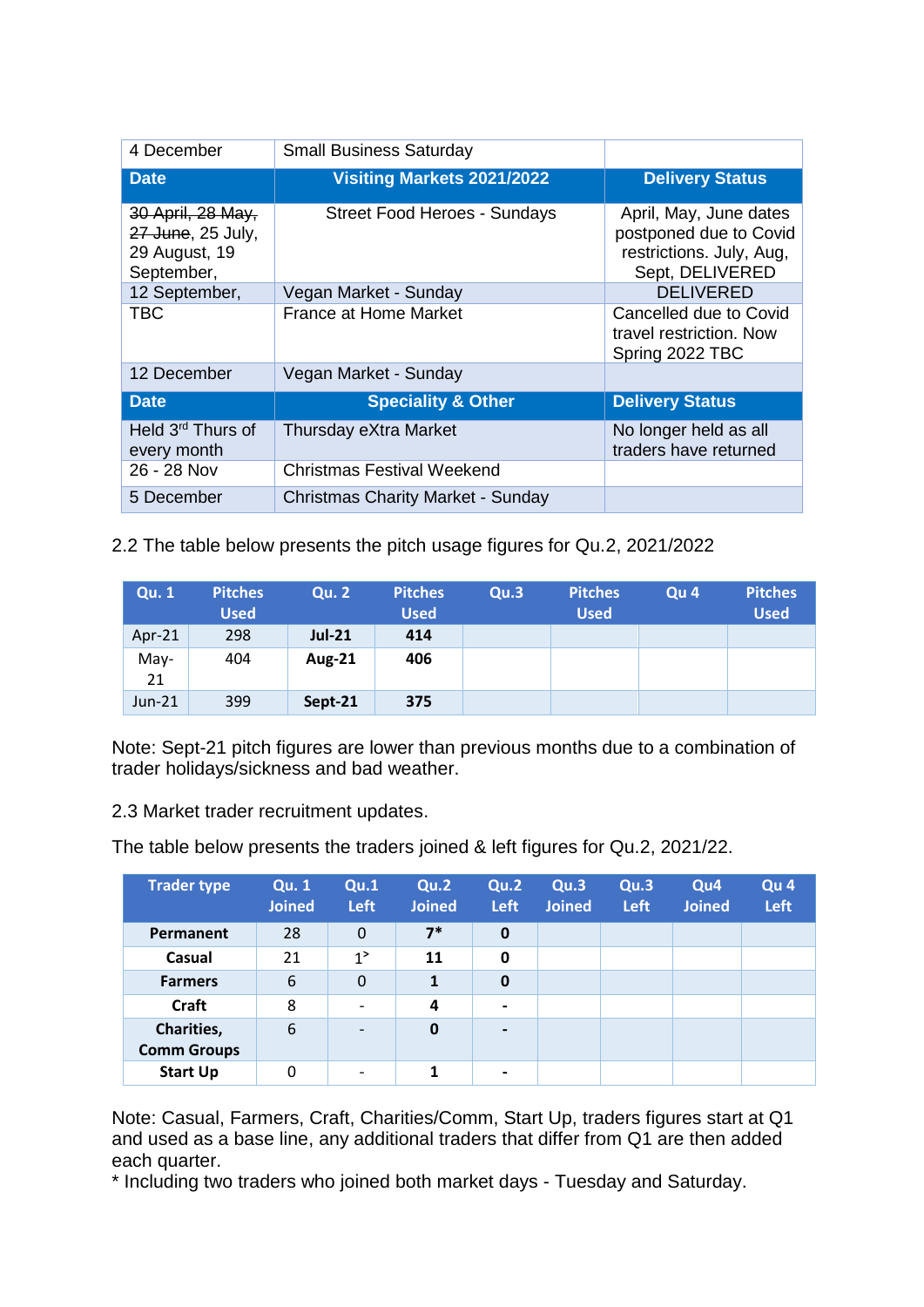**<sup>&</sup>gt;** Casual Trader left to open shop in High Street

Note: Handmade and Craft market runs March to December.

#### **3 MARKET ANNUAL WORKPLAN**

3.1 The 2021/22 Annual Market Plan can be viewed in **Appendix A** (**attached**). It is split into 3 sections to denote new actions, those carried over from this current year and core annual activity that will always appear on the plan.

#### **4 GENERAL UPDATES**

4.1 In July, Leighton Buzzard market hosted Central Bedfordshire led, Community Safety Action Day. The Action Day brought together Bedfordshire Police, Street Watch Group, Highways Department, Trading Standards, Bedfordshire Probation Service, etc. under the theme of community safety. The Action Day team commented that, "This is the first event that the new members Safer Communities Team has organised and was very much a learning experience. There has been some great feedback from Residents, Councillors and indeed the Police and Crime Commissioner."

4.2 The Covid Secure market layout adopted during the restrictions changed on 10 August '21. The layout moved from a predominantly single line of traders on the South side of the High Street to the foreshortened, double-sided layout we have today. This layout remains temporary whilst the temporary pedestrianisation of the High Street remains in operation. This layout delivers a defined market area that visitors walk into. Traders face each other and customers can see all traders easily from the centre of the area. More feedback on how traders and customers feel about the market layout is discussed in the market review report.

4.3 Since the restrictions were lifted on August 10 '21, both the Craft and Farmers speciality markets have moved back to their original positions alongside Market House.

4.4 Handmade and Craft speciality trader numbers initially dropped following the Covid-19 restriction period. Possible reasons include retirement or a need to secure a reliable income. Some have just not responded to officer contact. Despite this, officers have received fresh enquiries over recent weeks and new crafters are beginning to attend.

#### **5 DIGITAL PLATFORMS**

5.1 The social media platforms continue to be used to inform and engage with traders and customers. This year's Love Your Local Market campaign had a strong international theme linking up with our two twin towns. The aim was to highlight commonalities between our towns through the theme of markets.